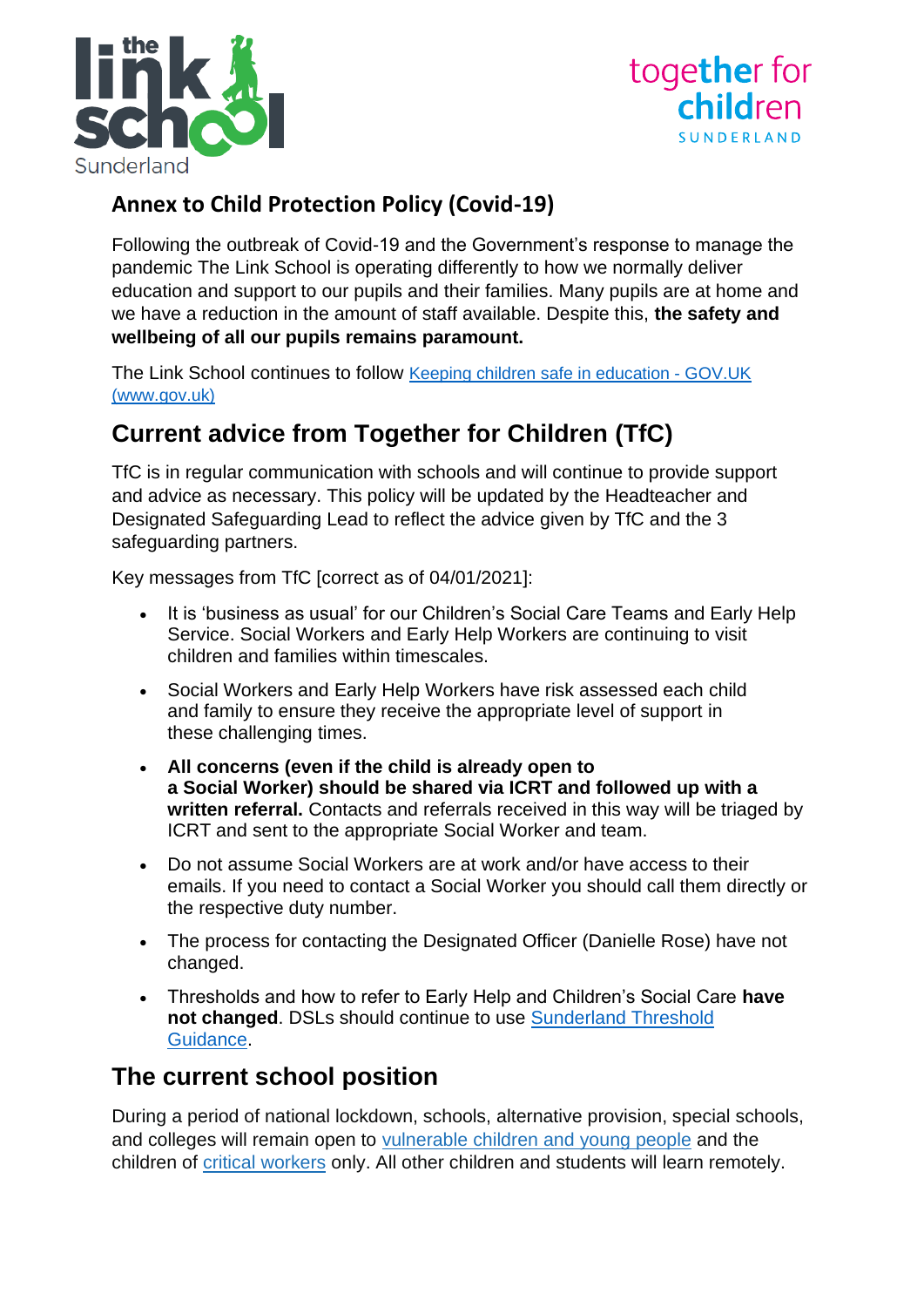

The Link School and the assessment hubs at Hudson Road and Oxclose open and able to provide face to face learning for those pupils who fall into this category. For those children who are not attending face to face sessions in school, live lessons (see remote learning policy) are being provided on a daily basis, supplemented by home learning packs and independent study through Century Learning.

Vulnerable children and young people include those who:

- are assessed as being in need under section 17 of the Children Act 1989, including children and young people who have a child in need plan, a child protection plan or who are a looked-after child
- have an education, health and care (EHC) plan
- have been identified as otherwise vulnerable by educational providers or local authorities (including children's social care services), and who could therefore benefit from continued full-time attendance, this might include:
	- children and young people on the edge of receiving support from children's social care services or in the process of being referred to children's services
	- adopted children or children on a special guardianship order
	- those at risk of becoming NEET ('not in employment, education or training')
	- those living in temporary accommodation
	- those who are young carers
	- those who may have difficulty engaging with remote education at home (for example due to a lack of devices or quiet space to study)
	- care leavers
	- others at the provider and local authority's discretion including pupils and students who need to attend to receive support or manage risks to their mental health

## **Designated Safeguarding Lead (DSL) arrangements**

The Designated Safeguarding Leads are:

- Wendy Ellison: Safeguarding advisor. Mobile number 07917263414 or 0191 5615777. Email: wendy.ellison@schools.sunderland.gov.uk
- Donna Walker: Head Teacher. 0191 5615777 or 0191 5614777. Email: donna.walker@schools.sunderland.gov.uk
- Dave Bromby Head of School Springwell Dene. 0191 5615777 Email: dave.bromby@schools.sunderland.gov.uk
- Rob Giles Head of Pallion. 0191 5614777. Email: robert.giles@schools.sunderland.gov.uk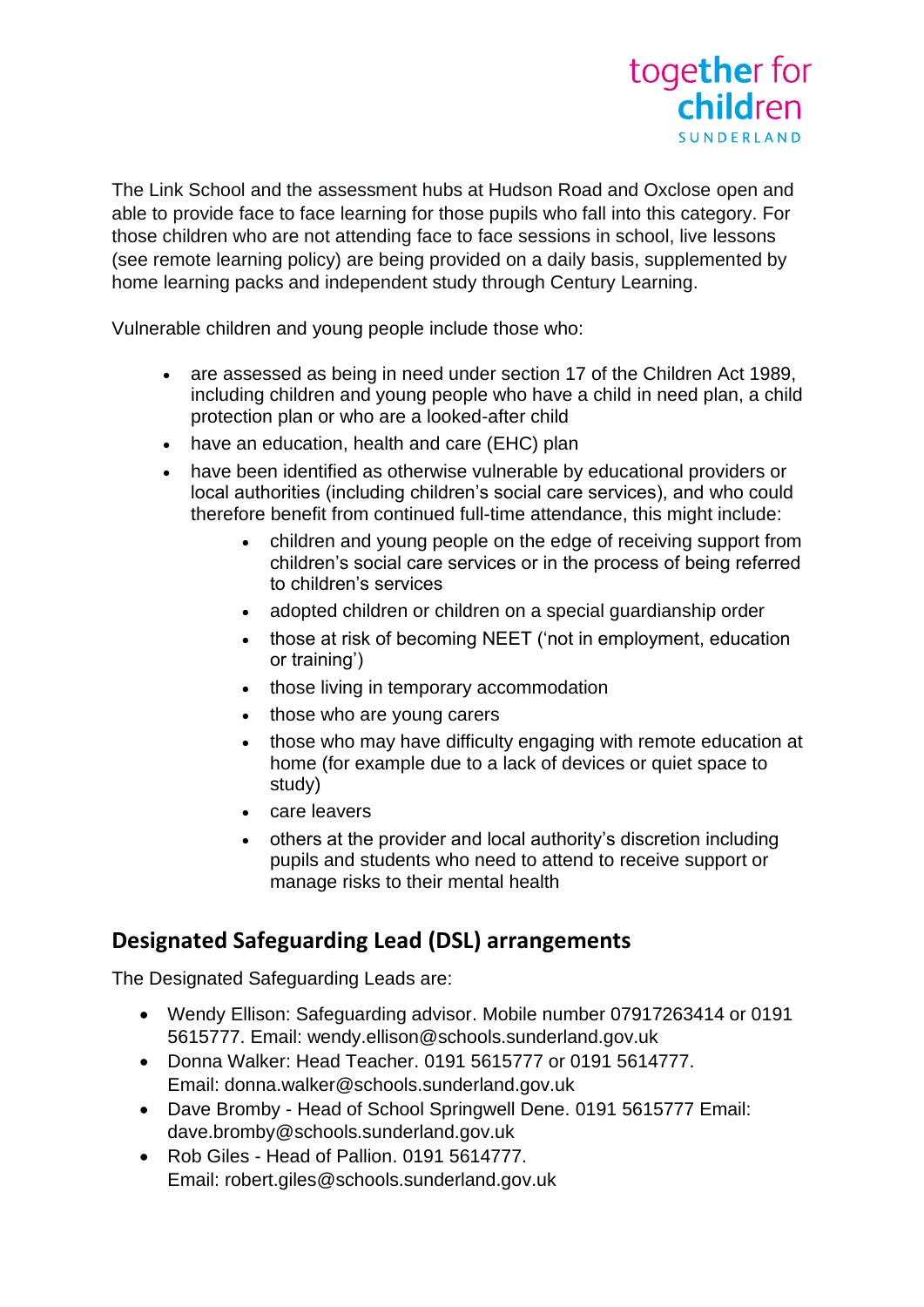

## Designated Deputies

- o Sarah Davison KS2 Assistant Head Teacher. 0191 5615777 Email: sarah.davison@schools.sunderland.gov.uk
- Leanne Clark Primary SENDCo. 0191 561577. Email: Leanne.clark@schools.sunderland.gov.uk
- Vicki Mitchell KS2 Hub Lead Teacher. 0191 5615777. Email: [vicki.mitchell@schools.sunderland.gov.uk](mailto:vicki.mitchell@schools.sunderland.gov.uk) Victoria Knight – KS3 Hub Lead Teacher. 0191 4195120 . Email: [victoria.knight@schools.sunderland.gov.uk.](mailto:victoria.knight@schools.sunderland.gov.uk)
- Lisa Watson Behaviour Support Advisor. 0191 561577. Email: lisa.watson@schools.sunderland.gov.uk Rachel Darling – Re-integration Officer. 0191 4195120 . Email: rachel.darling@schools.sunderland.gov.uk.

Assistant Safeguarding Leads:

- Lorraine Oliver KS4 HLTA Behaviour Lead. 0191 561477. Email: lorraine.oliver@schools.sunderland.gov.uk
- Claire Telford-Peake KS3 TA. 0191 561577. Email: [Claire.telford](mailto:Claire.telford-peake@schools.sunderland.gov.uk)[peake@schools.sunderland.gov.uk](mailto:Claire.telford-peake@schools.sunderland.gov.uk)
- Following DfE guidance, we ensure there is a DSL always available when the school is open, preferably on-site.
- If a DSL is not on-site, a member of the Senior Leadership Team (SLT) will take responsibility for safeguarding. A trained DSL will also be available on-call.
- A member of the SLT will email all staff by 9am each morning to advise of the arrangements to contact the DSL.

## **Reporting concerns**

- Staff and volunteers will continue to follow the school's Child Protection Policy.
- As the link school is open, that are no changes to the normal Child Protection Policy – staff will raise concerns identified during remote learning lessons as per the normal procedures as DSL's are onsite all times. If follow up actions are requires, DSLs may complete home visits as appropriate.
- Staff and volunteers will report any safeguarding concerns to a DSL as described in the paragraph above.
- If a DSL is not available, any staff or volunteer who has a concern about a child's welfare should made a referral to TfC – Integrated Contact and Referral Team (ICRT) on 0191 520 5560.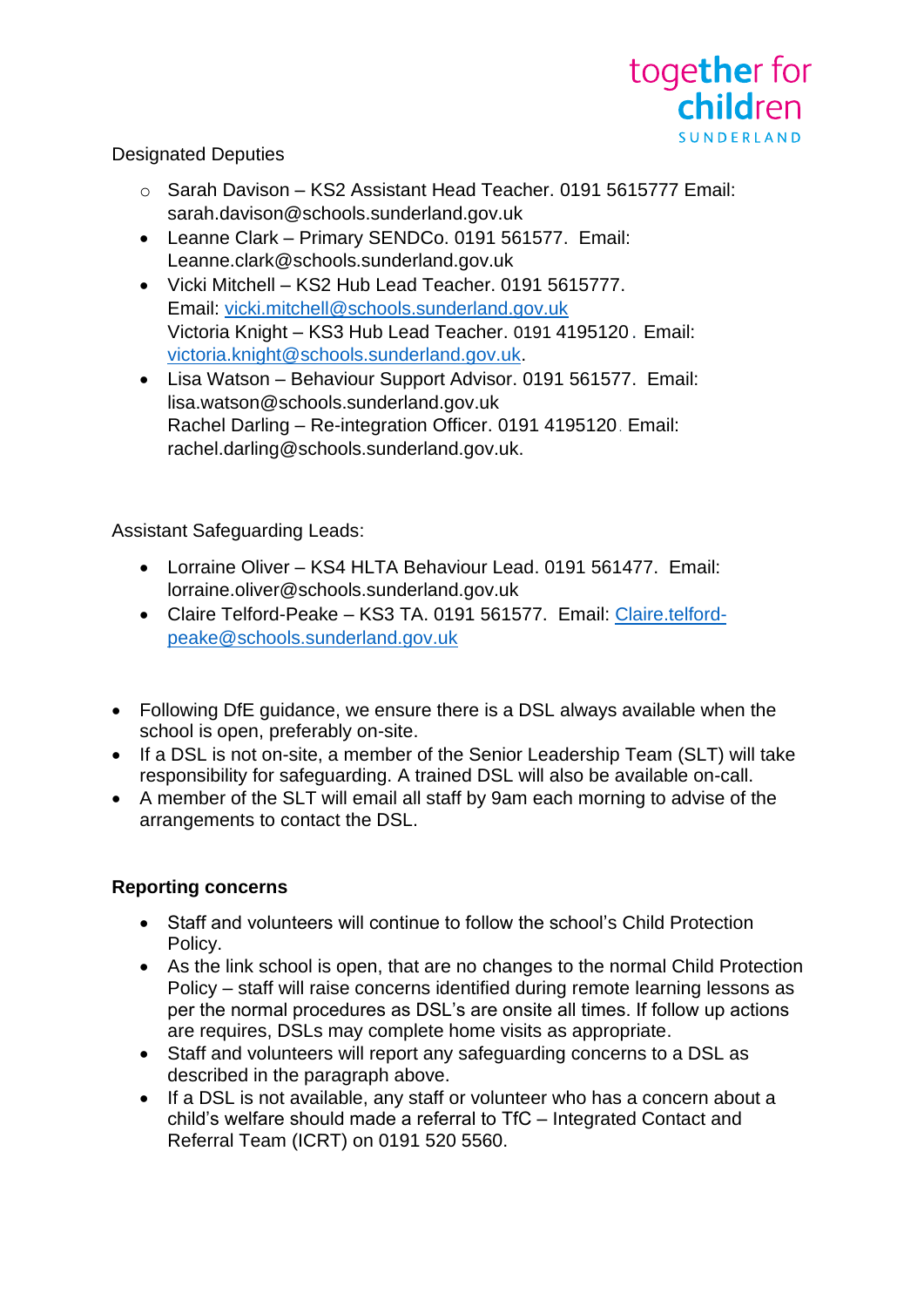

## **Identifying and supporting vulnerable pupils**

Following advice from TfC we have risk assessed all pupils using a Red, Amber, Blue, Green system.

| priority                                                                   | Category and Suggested children                                                                                                                                                                 | Describe who is responsible<br>for making contact for pupils<br>within this group, how often<br>they are required to make<br>contact etc.                                                                                                                                                                                                                                                                                                                                                                                                                                                                                                                                                                                        |
|----------------------------------------------------------------------------|-------------------------------------------------------------------------------------------------------------------------------------------------------------------------------------------------|----------------------------------------------------------------------------------------------------------------------------------------------------------------------------------------------------------------------------------------------------------------------------------------------------------------------------------------------------------------------------------------------------------------------------------------------------------------------------------------------------------------------------------------------------------------------------------------------------------------------------------------------------------------------------------------------------------------------------------|
| $Red -$ pupils<br>most at risk<br>with few<br>protective<br>factors        | Pupils on child protection<br>$\bullet$<br>plans<br>Pupils on child in need<br>plans<br>Pupils open to early help<br>$\bullet$<br>Pupils open to Youth<br>$\bullet$<br><b>Offending Service</b> | Full time in school face to<br>$\bullet$<br>face sessions offered.<br>All pupils are contacted<br>daily through live learning<br>by teaching staff.<br>For those learners who do<br>not engage, the allocated<br><b>Teaching assistants</b><br>makes contact with home<br>during the live lesson to<br>discuss pupil absence.<br>Home visit made on Day<br>$\bullet$<br>3 (as per attendance<br>policy).<br>Information shared with<br>Wendy Ellison, DSL who<br>will share information with<br>appropriate professionals.<br>Texts sent out regarding<br>absence/non engagement<br>daily.<br>Weekly welfare calls to<br>parents/carers.<br>Wendy Ellison/Sylvia<br>Wardle have responsibility<br>for these RAG rated<br>pupils. |
| Amber-<br>pupils at<br>moderate risk<br>with some<br>protective<br>factors | Children in care<br>$\bullet$<br>Young carers<br>You may want to include<br>$\bullet$<br>some pupils on the 'edge'<br>of children's social care<br>intervention                                 | Full time in school face to<br>$\bullet$<br>face sessions offered.<br>All pupils are contacted<br>daily through live learning<br>by teaching staff.<br>For those learners who do<br>$\bullet$<br>not engage, the allocated<br><b>Teaching assistants</b><br>makes contact with home                                                                                                                                                                                                                                                                                                                                                                                                                                              |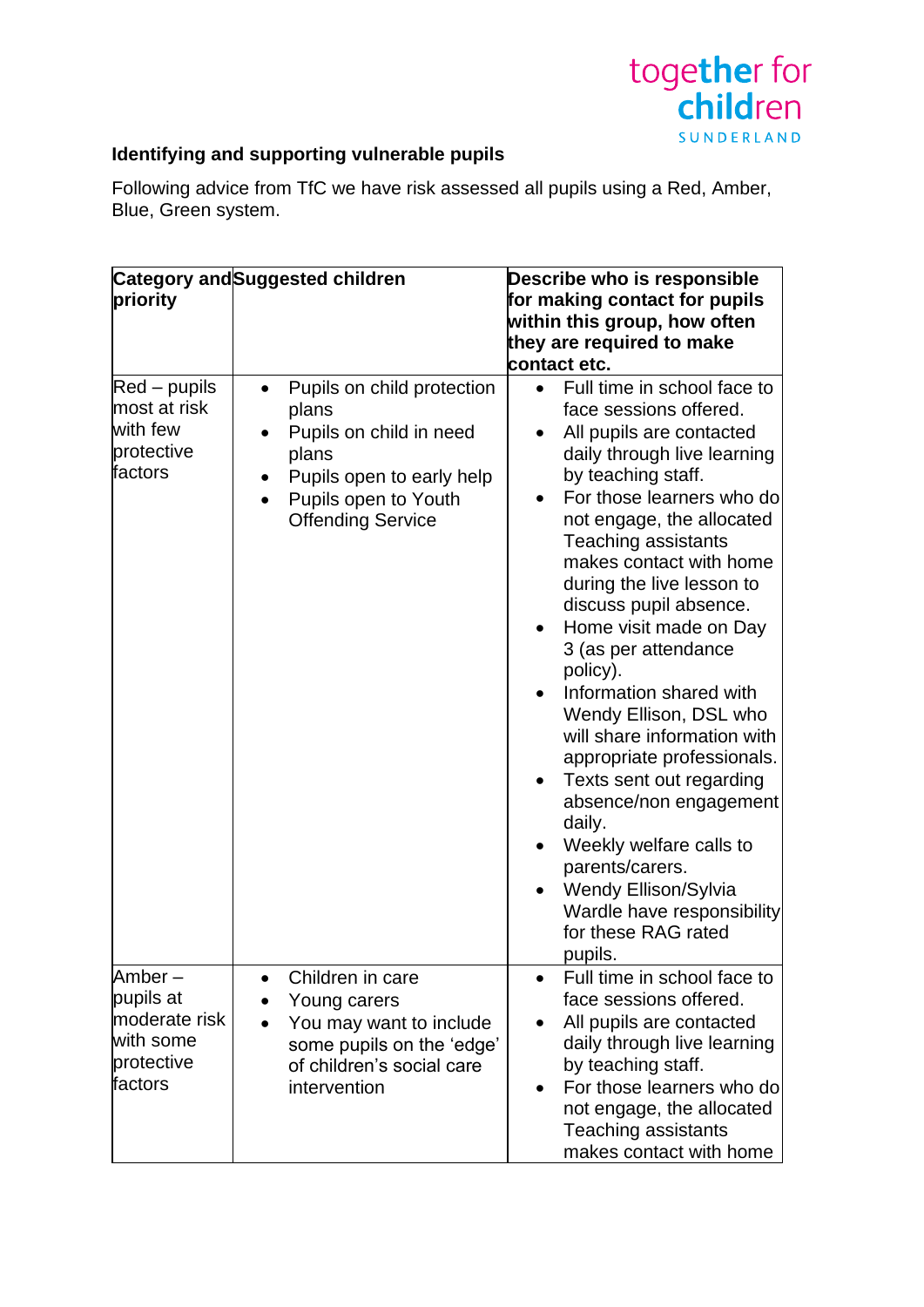|                                                              |                                                                                                                                                                                                                                  | together for<br>children                                                                                                                                                                                                                                                                                                                                                                                                                                                                                                                                                                                                                                            |
|--------------------------------------------------------------|----------------------------------------------------------------------------------------------------------------------------------------------------------------------------------------------------------------------------------|---------------------------------------------------------------------------------------------------------------------------------------------------------------------------------------------------------------------------------------------------------------------------------------------------------------------------------------------------------------------------------------------------------------------------------------------------------------------------------------------------------------------------------------------------------------------------------------------------------------------------------------------------------------------|
|                                                              |                                                                                                                                                                                                                                  | <b>SUNDERLAND</b><br>during the live lesson to<br>discuss pupil absence.<br>Home visit made on Day<br>3 (as per attendance<br>policy).<br>Information shared with<br>Wendy Ellison, DSL who<br>will share information with<br>appropriate professionals.<br>Texts sent out regarding<br>$\bullet$<br>absence/non engagement<br>daily.<br>Weekly welfare calls to<br>parents/carers                                                                                                                                                                                                                                                                                  |
| $Blue - pupils$<br>who you have<br>some<br>concerns<br>about | Pupils on the 'edge' of<br>$\bullet$<br>children's social care<br>intervention<br>Pupils with a recent<br>Operation<br>Encompass/Endeavour<br>notification<br>Pupils who have recently<br>closed to children's social<br>care/EH | Full time in school face to<br>face sessions offered.<br>All pupils are contacted<br>daily through live learning<br>by teaching staff.<br>For those learners who do<br>not engage, the allocated<br><b>Teaching assistants</b><br>makes contact with home<br>during the live lesson to<br>discuss pupil absence.<br>Some local arrangements<br>have been made for work<br>pack learning (as virtual<br>lessons increase anxiety.<br>Daily welfare phonecalls<br>to take place.<br>Home visit made twice<br>weekly to check on<br>progress<br>Any concerns to be<br>$\bullet$<br>shared with Wendy<br>Ellison, DSL who will take<br>appropriate action if<br>needed. |
| Green                                                        | All other pupils                                                                                                                                                                                                                 | Full time in school face to<br>face sessions offered.<br>All pupils are contacted<br>daily through live learning<br>by teaching staff.<br>For those learners who do<br>not engage, the allocated<br>Teaching assistants<br>makes contact with home                                                                                                                                                                                                                                                                                                                                                                                                                  |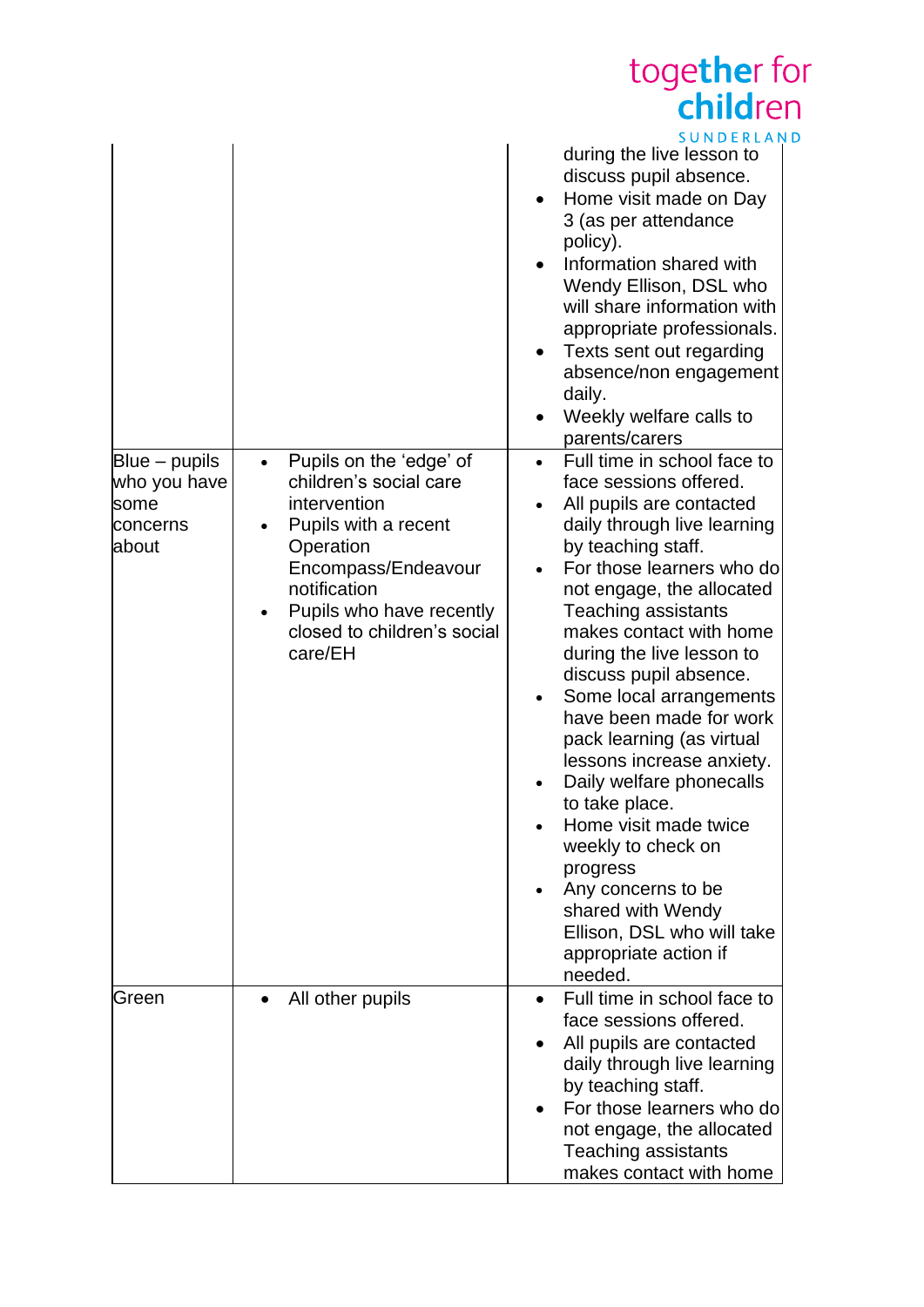| <b>CHILL</b>                                                                                                                                                                          |
|---------------------------------------------------------------------------------------------------------------------------------------------------------------------------------------|
| SUNDERLAND                                                                                                                                                                            |
| during the live lesson to<br>discuss pupil absence.<br>• Home visit made on Day<br>3 (as per attendance<br>policy).<br>• Texts sent out regarding<br>absence/non engagement<br>daily. |

together for

- A DSL has risk assessed each pupil who is Red, Amber or Blue and has made a record of the risk assessment on CPOMS
- A DSL will review each risk assessment half termly and record any changes to the risk assessment (unless individual circumstances changes and need a more regular risk assessment).
- If a child has a Social Worker or an Early Help Worker, a DSL will contact each professional to share the school's risk assessment and contribute to the ongoing plan to safeguard each child.
- If a child has a Social Worker or an Early Help Worker, a DSL has made all reasonable attempts to encourage the child to attend school, providing there's no significant risk to the child's health.
- Every contact with a child or family will be recorded on CPOMS.

## **Children Looked After (CLA)**

- Our Designated Teacher's for CLA are: Leanne Clark (Primary Teacher/SENDCO), Gaynor Proctor (Primary Teacher), Emma Robson (KS3 Teacher/SENDCO), Clare Curry (KS4 Teacher/SENDCo), Victoria Knight (KS3 Hub) and Vicki Mitchell (KS2 Hub)
- Our DT CLA/Safeguarding has contacted each child's Social Worker, carer, those with PR (where appropriate) and the Virtual School to discuss the plan for the child's education.
- Children looked after will not be moved schools including to "hub schools" or within the MAT without first consulting the Virtual Headteacher.
- The Virtual School link worker will, in addition to school monitoring, make safe and well calls twice per week.

## **Increased risk**

- We recognise that there is increased pressure on families at this time. There will be additional worries about health, finance and employment.
- We are aware some families will need extra support with things like food parcels and benefits advice.
- We recognise that the current situation will affect pupils and their parent's/carer's mental health.
- Any concerns will be reported to the DSL. See DSL arrangements above.